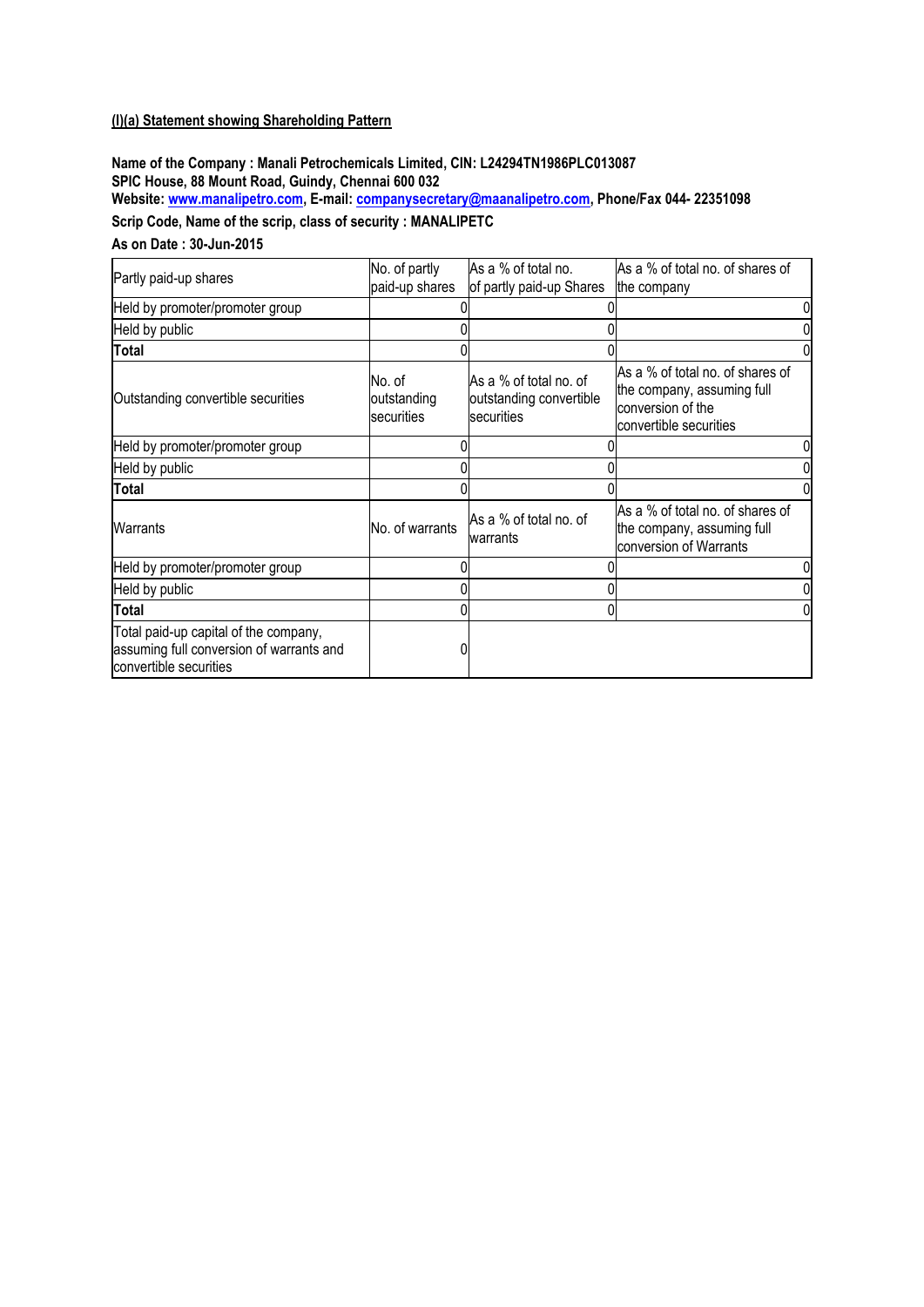# **(I)(a) Statement showing Shareholding Pattern**

| Sr.<br>no. | Category of<br>shareholder                                                                    | Number of<br>shareholders number of | <b>Total</b>   | Number of<br>shares held in<br>dematerialized |                                            | Total shareholding as a<br>percentage of total<br>number of shares |                                         | <b>Shares Pledged or</b><br>otherwise<br>encumbered       |  |
|------------|-----------------------------------------------------------------------------------------------|-------------------------------------|----------------|-----------------------------------------------|--------------------------------------------|--------------------------------------------------------------------|-----------------------------------------|-----------------------------------------------------------|--|
| $($ l $)$  | (II)                                                                                          | (III)                               | shares<br>(IV) | form<br>(V)                                   | As a<br>percentage<br>of $(A+B)^1$<br>(VI) | As a<br>percentage<br>of $(A+B+C)$<br>(VII)                        | <b>Number</b><br>of<br>shares<br>(VIII) | As a<br>percentage<br>$I(X) = (VIII) / I$<br>$(IV) * 100$ |  |
| (A)        | <b>Promoter and</b><br><b>Promoter Group</b>                                                  |                                     |                |                                               |                                            |                                                                    |                                         |                                                           |  |
| (1)        | Indian                                                                                        |                                     |                |                                               |                                            |                                                                    |                                         |                                                           |  |
| (a)        | Individuals/Hindu<br><b>Undivided Family</b>                                                  | 0                                   | 0              | $\overline{0}$                                | 0.00                                       | 0.00                                                               | $\overline{0}$                          | $\mathbf 0$                                               |  |
| (b)        | Central<br>Government/State<br>Government(s)                                                  | 0                                   | 0              | 0                                             | 0.00                                       | 0.00                                                               | $\overline{0}$                          | $\mathbf 0$                                               |  |
| (c)        | Bodies Corporate                                                                              | $\overline{c}$                      | 65856053       | 65856053                                      | 38.29                                      | 38.29                                                              | $\overline{0}$                          | 0.00                                                      |  |
| (d)        | Financial<br>Institutions/Banks                                                               | 1                                   | 11212500       | 11212500                                      | 6.52                                       | 6.52                                                               | $\overline{0}$                          | 0.00                                                      |  |
| (e)        | Any Other (Total)                                                                             | 1                                   | 13648          | 13648                                         | 0.01                                       | 0.01                                                               | $\overline{0}$                          | 0.00                                                      |  |
| (e1)       | Directors and their<br><b>Relatives</b>                                                       |                                     | 13648          | 13648                                         | 0.01                                       | 0.01                                                               | $\overline{0}$                          | 0.00                                                      |  |
|            | Sub-Total (A)(1)                                                                              | 4                                   | 77082201       | 77082201                                      | 44.82                                      | 44.82                                                              | $\overline{0}$                          | 0.00                                                      |  |
| (2)        | Foreign                                                                                       |                                     |                |                                               |                                            |                                                                    |                                         |                                                           |  |
| (a)        | Individuals (Non-<br>Resident<br>Individuals/Foreign<br>Individuals)                          | 0                                   | 0              | 0                                             | 0.00                                       | 0.00                                                               | 0                                       | 0.00                                                      |  |
| (b)        | <b>Bodies Corporate</b>                                                                       | 0                                   | 0              | 0                                             | 0.00                                       | 0.00                                                               | $\overline{0}$                          | 0.00                                                      |  |
| (c)        | Institutions                                                                                  | 0                                   | 0              | 0                                             | 0.00                                       | 0.00                                                               | $\overline{0}$                          | 0.00                                                      |  |
| (d)        | Qualified Foreign<br>Investor                                                                 | 0                                   | 0              | 0                                             | 0.00                                       | 0.00                                                               | $\overline{0}$                          | 0.00                                                      |  |
| (e)        | Any Other (Total)                                                                             | 0                                   | 0              | 0                                             | 0.00                                       | 0.00                                                               | $\overline{0}$                          | 0.00                                                      |  |
|            | Sub-Total (A)(2)                                                                              | 0                                   | 0              | 0                                             | 0.00                                       | 0.00                                                               | $\overline{0}$                          | 0.00                                                      |  |
|            | <b>Total Shareholding of</b><br><b>Promoter and</b><br>Promoter Group (A)=<br>$(A)(1)+(A)(2)$ | 4                                   | 77082201       | 77082201                                      | 44.82                                      | 44.82                                                              | $\overline{0}$                          | 0.00                                                      |  |
| (B)        | Public shareholding                                                                           |                                     |                |                                               |                                            |                                                                    |                                         |                                                           |  |
| (1)        | <b>Institutions</b>                                                                           |                                     |                |                                               |                                            |                                                                    |                                         |                                                           |  |
| (a)        | Mutual Funds/UTI                                                                              | 13                                  | 185100         | 17850                                         | 0.11                                       | 0.11                                                               | N.A.                                    | N.A.                                                      |  |
| (b)        | Financial<br>Institutions/Banks                                                               | 17                                  | 171401         | 150101                                        | 0.10                                       | 0.10                                                               | N.A.                                    | N.A.                                                      |  |
| (c)        | Central<br>Government/State<br>Government(s)                                                  | 0                                   | 0              | 0                                             | 0.00                                       | 0.00                                                               | N.A.                                    | N.A.                                                      |  |
| (d)        | Venture Capital Funds                                                                         | 0                                   | 0              | $\mathbf{0}$                                  | 0.00                                       | 0.00                                                               | N.A.                                    | N.A.                                                      |  |
| (e)        | Insurance Companies                                                                           | 0                                   | 0              | 0                                             | 0.00                                       | 0.00                                                               | N.A.                                    | N.A.                                                      |  |
| (f)        | Foreign Institutional<br>Investors                                                            | $\overline{c}$                      | 2300000        | 2300000                                       | 1.34                                       | 1.34                                                               | N.A.                                    | N.A.                                                      |  |
| (g)        | Foreign Venture<br>Capital Investors                                                          | 0                                   | 0              | 0                                             | 0.00                                       | 0.00                                                               | N.A.                                    | N.A.                                                      |  |
| (h)        | Qualified Foreign                                                                             | 0                                   | 0              | $\overline{0}$                                | 0.00                                       | 0.00                                                               | N.A.                                    | N.A.                                                      |  |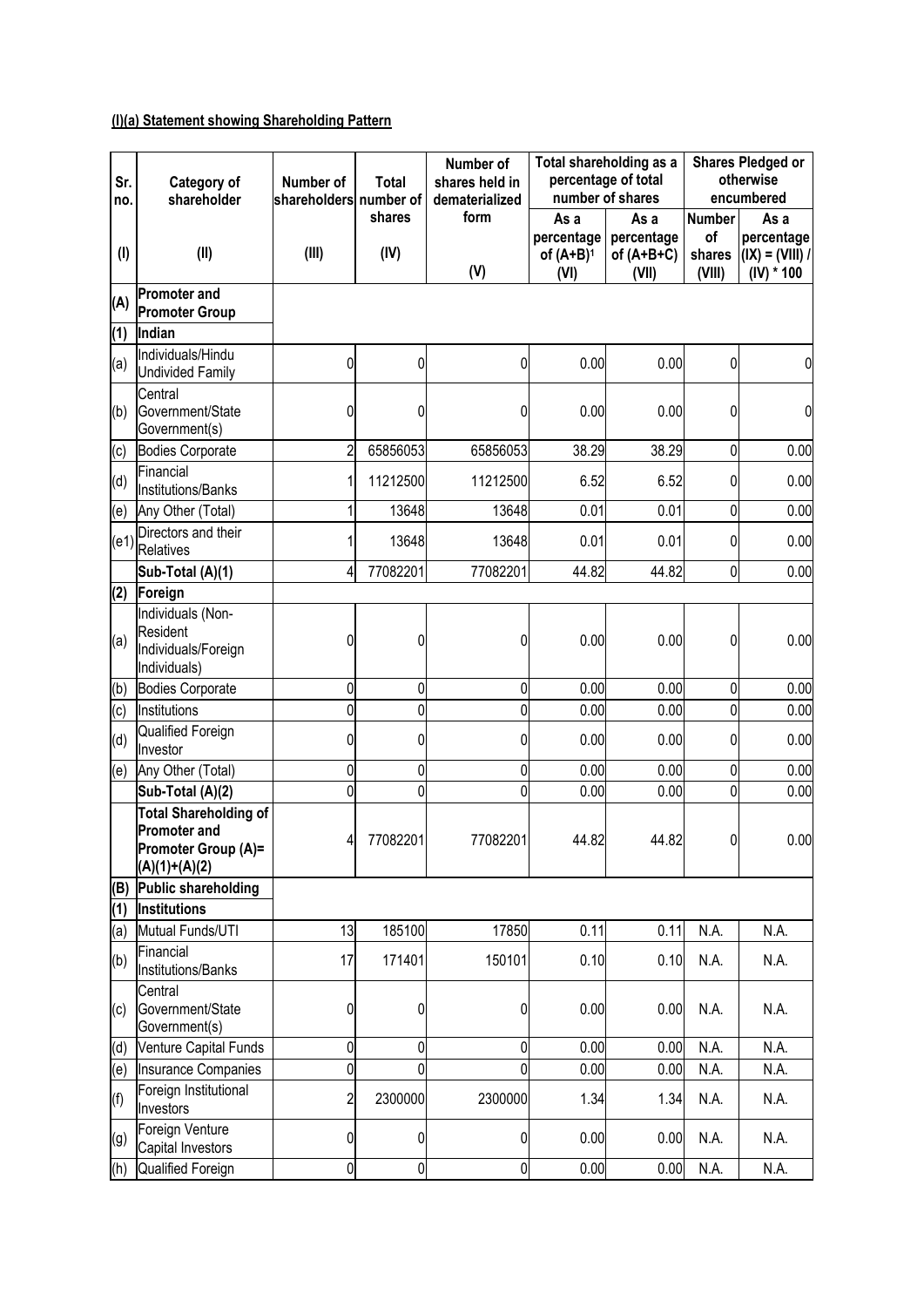|                | Investor                                                                                                           |             |                  |           |        |        |                |      |
|----------------|--------------------------------------------------------------------------------------------------------------------|-------------|------------------|-----------|--------|--------|----------------|------|
| (i)            | Any Other (Total)                                                                                                  | $\mathbf 0$ | 0                | 0         | 0.00   | 0.00   | N.A.           | N.A. |
|                | Sub-Total (B)(1)                                                                                                   | 32          | 2656501          | 2467951   | 1.54   | 1.54   | N.A.           | N.A. |
| (2)            | Non-institutions                                                                                                   |             |                  |           |        |        |                |      |
| (a)            | <b>Bodies Corporate</b>                                                                                            | 1029        | 9676247          | 9443597   | 5.63   | 5.63   | N.A.           | N.A. |
| (b)            | Individuals - i.<br>Individual<br>Shareholders Holding<br>Nominal Share Capital<br>Up To >Rs. 1 Lakh.              | 123676      | 56486469         | 43220563  | 32.84  | 32.84  | N.A.           | N.A. |
|                | Individuals - ii.<br>Individual Shareholders<br><b>Holding Nominal Share</b><br>Capital In Excess Of<br>Rs. 1 Lakh | 277         | 17283517         | 17208607  | 10.05  | 10.05  | N.A.           | N.A. |
| (c)            | Qualified Foreign<br>Investor                                                                                      | 0           | 0                | 0         | 0.00   | 0.00   | N.A.           | N.A. |
| (d)            | Any Other (Total)                                                                                                  | 5762        | 8814294          | 7702179   | 5.12   | 5.12   | N.A.           | N.A. |
|                | (d1) Clearing Members                                                                                              | 295         | 2140249          | 2140249   | 1.24   | 1.24   | N.A.           | N.A. |
| (d2)           | Hindu Undivided<br>Families                                                                                        | 1371        | 3326896          | 3326731   | 1.93   | 1.93   | N.A.           | N.A. |
|                | (d3) Non Resident Indians                                                                                          | 4091        | 3260149          | 2148199   | 1.90   | 1.90   | N.A.           | N.A. |
|                | Overseas Corporate<br>$(d4)$ Bodies                                                                                | 1           | 85050            | 85050     | 0.05   | 0.05   | N.A.           | N.A. |
|                | (d5) Trusts                                                                                                        | 4           | 1950             | 1950      | 0.00   | 0.00   | N.A.           | N.A. |
|                | Sub-Total (B)(2)                                                                                                   | 130744      | 92260527         | 77574946  | 53.64  | 53.64  | N.A.           | N.A. |
|                | <b>Total Public</b><br>Shareholding (B)=<br>$(B)(1)+(B)(2)$                                                        | 130776      | 94917028         | 80042897  | 55.18  | 55.18  | N.A.           | N.A. |
|                | TOTAL (A)+(B)                                                                                                      | 130780      | 171999229        | 157125098 | 100.00 | 100.00 | $\overline{0}$ | 0.00 |
| (C)            | Shares held by<br>Custodians and against<br>which Depository<br>Receipts have been<br>issued                       | 0           | 0                | 0         | N.A.   | 0.00   | N.A.           | N.A. |
| C <sub>1</sub> | Promoter and Promoter<br>Group                                                                                     | 0           | 0                | 0         | N.A.   | 0.00   | N.A.           | N.A. |
| C <sub>2</sub> | Public                                                                                                             | 0           | 0                | $\Omega$  | N.A.   | 0.00   | N.A.           | N.A. |
|                | <b>GRAND TOTAL</b><br>$(A)+(B)+(C)$                                                                                |             | 130780 171999229 | 157125098 | N.A.   | 100.00 | $\overline{0}$ | 0.00 |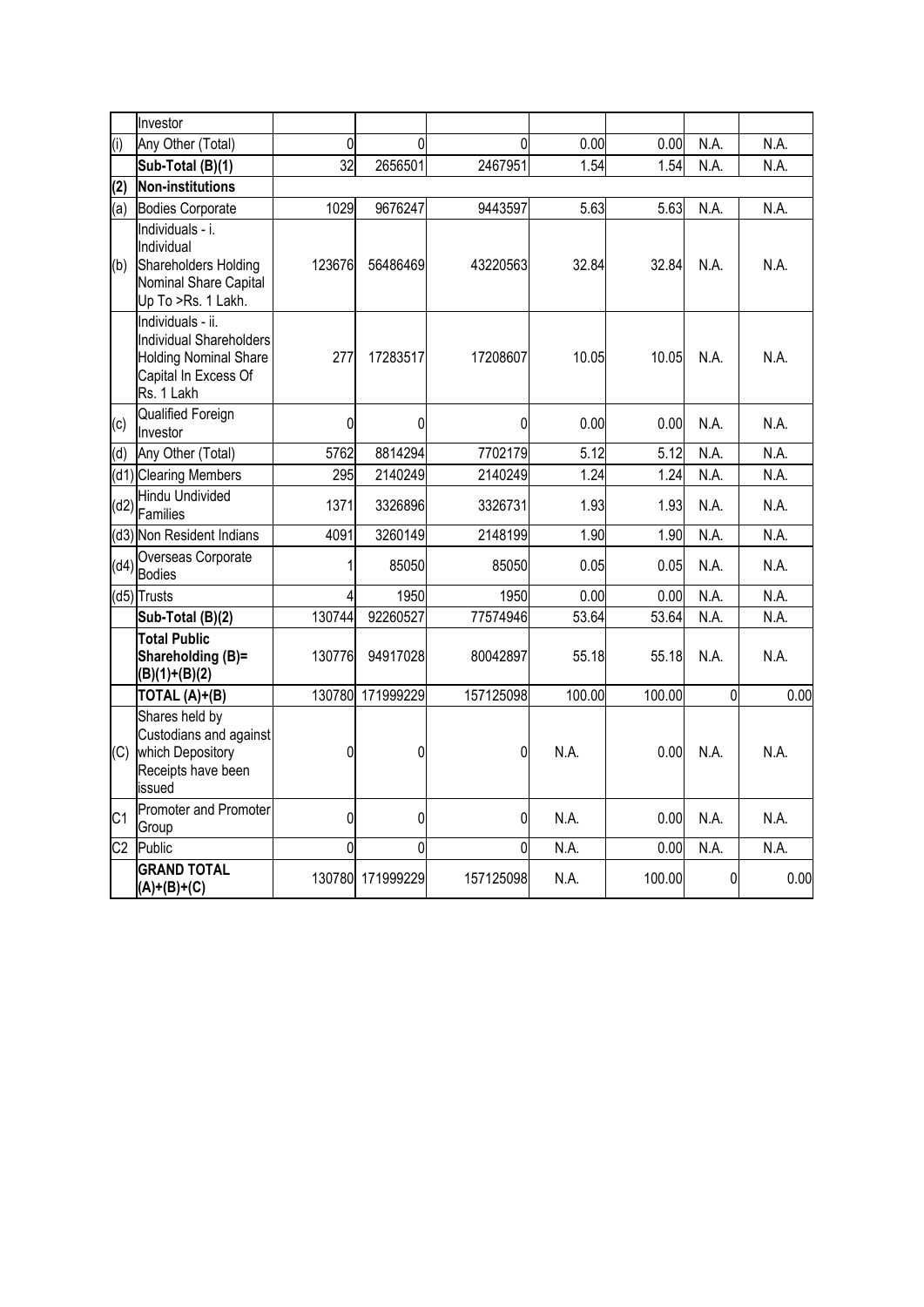**(I)(b) Statement showing Shareholding of persons belonging to the category "Promoter and Promoter Group"**

|                         |                                                                   |                            |                       | <b>Total Shares</b>                                       |             | Shares pledged or                                                   |                                                                                                        | Details of                                               |                                                           | <b>Details of convertible</b> |                                                                                                                              | <b>Total</b>                                                                                                                                                               |
|-------------------------|-------------------------------------------------------------------|----------------------------|-----------------------|-----------------------------------------------------------|-------------|---------------------------------------------------------------------|--------------------------------------------------------------------------------------------------------|----------------------------------------------------------|-----------------------------------------------------------|-------------------------------|------------------------------------------------------------------------------------------------------------------------------|----------------------------------------------------------------------------------------------------------------------------------------------------------------------------|
|                         |                                                                   |                            | held                  |                                                           |             | otherwise encumbered                                                |                                                                                                        | warrants                                                 |                                                           |                               | securities                                                                                                                   | shares<br>(including                                                                                                                                                       |
| Sr.<br>No.<br>$($ l $)$ | Name of the<br>shareholder Shareholder<br>(II)                    | <b>PAN of the</b><br>(III) | <b>Number</b><br>(IV) | as a<br>% of<br>grand<br>$(A) +$<br>$(B) +$<br>(C)<br>(V) | (VI)        | as a<br>total Number percentage<br>$(VII) = (VI) /$<br>$(IV)^*$ 100 | as a %<br>of<br>grand<br>total<br>$(A)$ +<br>$(B) +$<br>$(C)$ of<br>sub-<br>clause<br>(I)(a)<br>(VIII) | <b>Number</b><br>of<br>warrants warrants<br>held<br>(XI) | As a $%$<br>total<br>of<br>of the<br>same<br>class<br>(X) | securities<br>held<br>(XI)    | As a $%$<br>total<br>number Number of number of<br>convertible convertible<br>securities<br>of the<br>same<br>class<br>(XII) | underlying<br>shares<br>assuming<br>full<br>conversion<br><b>of</b><br>warrants<br>and<br>convertible<br>securities)<br>as a % of<br>diluted<br>share<br>capital<br>(XIII) |
| 1                       | Tamilnadu<br>Industrial<br>Development<br>Corporation<br>Ltd      |                            | 11212500 6.52         |                                                           | $\Omega$    | 0.00                                                                | 0.00                                                                                                   | 0                                                        | 0.00                                                      | 0                             | 0.00                                                                                                                         | 6.52                                                                                                                                                                       |
| 2                       | Southern<br>Petrochemical<br>Industries<br>Corporation<br>Limited |                            | 10000                 | 0.01                                                      | 0           | 0.00                                                                | 0.00                                                                                                   | 0                                                        | 0.00                                                      | 0                             | 0.00                                                                                                                         | 0.01                                                                                                                                                                       |
| 3                       | Life<br><b>SIDD</b><br>Sciences<br>Private<br>Limited             |                            | 65846053 38.28        |                                                           | 0           | 0.00                                                                | 0.00                                                                                                   | 0                                                        | 0.00                                                      | 0                             | 0.00                                                                                                                         | 38.28                                                                                                                                                                      |
| 4                       | Muthiah A.C                                                       |                            | 13648                 | 0.01                                                      | $\mathbf 0$ | 0.00                                                                | 0.00                                                                                                   | 0                                                        | 0.00                                                      | 0                             | 0.00                                                                                                                         | 0.01                                                                                                                                                                       |
|                         | <b>TOTAL</b>                                                      |                            | 7708220144.82         |                                                           | 0           | 0.00                                                                | 0.00                                                                                                   | 0                                                        | 0.00                                                      | 0                             | 0.00                                                                                                                         | 44.82                                                                                                                                                                      |

**I)(c) Statement showing Shareholding of persons belonging to the category "Public" and holding more than 1% of the total number of shares**

|  | Name of the<br>shareholder                   |                                        |           | Shares as a<br>percentage                                                                                                                                    |                                                | Details of warrants                                                                     | Details of convertible<br><b>securities</b> | <b>Total shares</b><br>(including                                               |                                                                                                                                    |
|--|----------------------------------------------|----------------------------------------|-----------|--------------------------------------------------------------------------------------------------------------------------------------------------------------|------------------------------------------------|-----------------------------------------------------------------------------------------|---------------------------------------------|---------------------------------------------------------------------------------|------------------------------------------------------------------------------------------------------------------------------------|
|  |                                              | <b>PAN</b> of the<br>Shareholdershares | Number of | lof total<br>Inumber of<br>shares {i.e.,<br>Grand<br>Total<br>$(A)+(B)+(C)$<br>lindicated in<br><b>Statement at</b><br>$\vert$ para (l) $\vert$ a)<br>above} | <b>Number</b><br><b>of</b><br>warrants<br>held | As a % total $\vert$ Number of $\vert$<br>number of<br>warrants of<br>the same<br>class | convertible<br>securities<br>held           | % w.r.t total<br>number of<br>convertible<br>securities of<br>the same<br>class | underlying<br>shares<br>assuming<br>full<br>conversion<br>of warrants<br>and<br>convertible<br>securities)<br>as a % of<br>diluted |
|  | Passage to India<br>1 Master Fund<br>Limited |                                        | 2260000   | 1.31                                                                                                                                                         |                                                | 0.00                                                                                    | 0                                           | 0.00                                                                            | 1.31                                                                                                                               |
|  | <b>TOTAL</b>                                 |                                        | 2260000   | 1.31                                                                                                                                                         |                                                | 0.00                                                                                    |                                             | 0.00                                                                            | 1.31                                                                                                                               |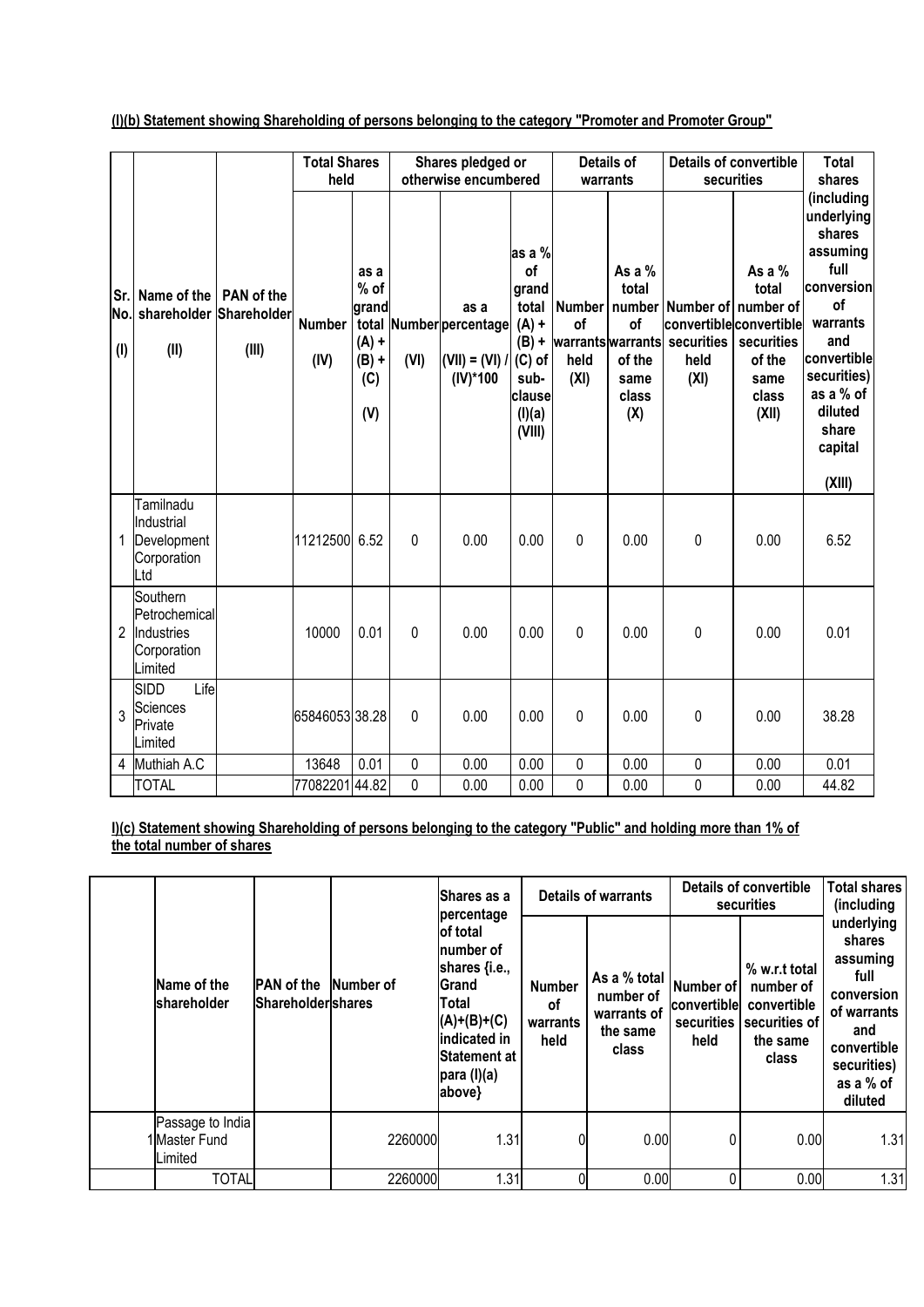## **I)(c) Statement showing Shareholding of persons belonging to the category "Public" and holding more than 5% of the total number of shares**

|            |                            |                                            |               | <b>IShares as a</b><br>percentage                                                                                                           | Details of warrants                     |                                                               | Details of convertible<br>securities           |                                                                                 | <b>Total shares</b><br>(including                                                                                                  |
|------------|----------------------------|--------------------------------------------|---------------|---------------------------------------------------------------------------------------------------------------------------------------------|-----------------------------------------|---------------------------------------------------------------|------------------------------------------------|---------------------------------------------------------------------------------|------------------------------------------------------------------------------------------------------------------------------------|
| Sr.<br>No. | Name of the<br>shareholder | <b>PAN</b> of the<br>Shareholder of shares | <b>Number</b> | of total<br>Inumber of<br>shares {i.e.,<br><b>Grand</b><br>Total<br>$(A)+(B)+(C)$<br>indicated in<br>lStatement at<br>para (I)(a)<br>above} | <b>Number</b><br>οf<br>warrants<br>held | As a % total<br>number of<br>warrants of<br>the same<br>class | Number of<br>convertible<br>securities<br>held | % w.r.t total<br>number of<br>convertible<br>securities of<br>the same<br>class | underlying<br>shares<br>assuming<br>full<br>conversion<br>of warrants<br>and<br>convertible<br>securities)<br>as a % of<br>diluted |
|            | <b>NIL</b>                 |                                            |               | 0.00                                                                                                                                        | N                                       | 0                                                             |                                                | 0                                                                               | 0.00                                                                                                                               |
|            | <b>TOTAL</b>               |                                            |               | 0.00                                                                                                                                        | 0                                       | 0.00                                                          | 0                                              | 0.00                                                                            | 0.00                                                                                                                               |

# **(I)(d) Statement showing details of locked-in shares**

| Sr.<br>No. | Name of the<br>shareholder | <b>PAN</b> of the<br>Shareholder | Locked-in shares as a percentage of total<br>number of shares<br>Number of locked-in $\left  \begin{array}{l} \{i.e., \text{ Grand Total } (A)+(B)+(C) \text{ indicated in } \end{array} \right $<br>Statement at para<br>$(I)(a)$ above} |
|------------|----------------------------|----------------------------------|-------------------------------------------------------------------------------------------------------------------------------------------------------------------------------------------------------------------------------------------|
|            | Nil                        |                                  | 0.00                                                                                                                                                                                                                                      |
|            | <b>TOTAL</b>               |                                  | 0.00                                                                                                                                                                                                                                      |

#### **(II)(a) Statement showing details of Depository Receipts (DRs)**

| Type of outstanding $_{\text{Number of}}$<br>Sr. livpe of outstandir<br>N. DR (ADRs, GDRs,<br>No. <sup>DR (ADRS, 1</sup> ) | Number of<br>loutstanding DRs outstanding DRs | Shares underlying outstanding DRs as a<br>shares underlying percentage of total number of shares {i.e., Grand<br>shares underlying Total (A)+(B)+(C) indicated in Statement at para<br>$(1)(a)$ above} |
|----------------------------------------------------------------------------------------------------------------------------|-----------------------------------------------|--------------------------------------------------------------------------------------------------------------------------------------------------------------------------------------------------------|
| TOTAL                                                                                                                      |                                               | 0.00                                                                                                                                                                                                   |

## **(II)(b) Statement showing holding of Depository Receipts (DRs), where underlying shares held by 'promoter/promoter group' are in excess of 1% of the total number of shares**

| Sr. Name of the DR<br>No. Holder | Type of<br>outstanding DR shares<br>(ADRs, GDRs,<br><b>SDRs. etc.)</b> | Number of<br>underlying | Shares underlying outstanding DRs as a percentage of<br>total<br>number of shares {i.e., Grand Total $(A)+(B)+(C)$<br>lindicated in<br>outstanding DRs Statement at para (I)(a) above) |
|----------------------------------|------------------------------------------------------------------------|-------------------------|----------------------------------------------------------------------------------------------------------------------------------------------------------------------------------------|
|                                  | <b>TOTAL</b>                                                           |                         | 0.00                                                                                                                                                                                   |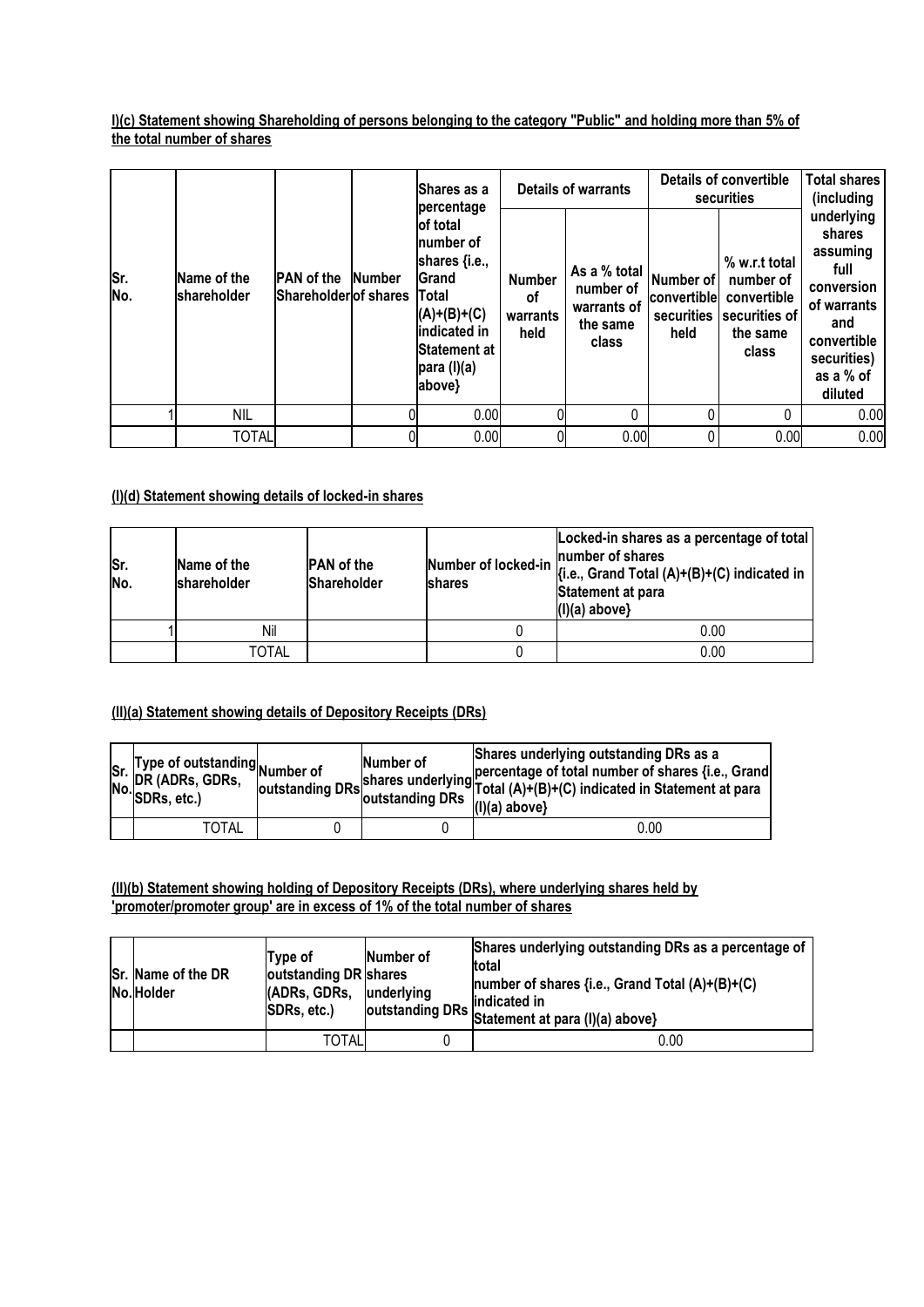#### **(III) (a) Statement showing the voting pattern of shareholders, if more than one class of shares/securities is issued by the issuer.**

| Sr.<br>no. | Category of<br>shareholder                                                                            |                         | <b>Number of Voting Rights</b><br>held in each class of<br>securities |                | <b>Total Voting</b><br><b>Rights</b> |                                           | Total Voting Rights i.e. (VI)                |
|------------|-------------------------------------------------------------------------------------------------------|-------------------------|-----------------------------------------------------------------------|----------------|--------------------------------------|-------------------------------------------|----------------------------------------------|
| $($ l $)$  | (II)                                                                                                  | <b>Class X</b><br>(III) | <b>Class Y</b><br>(IV)                                                | Class Z<br>(V) | $(III+IV+V)$<br>(VI)                 | As a<br>percentage of<br>$(A+B)$<br>(VII) | As a<br>percentage of<br>$(A+B+C)$<br>(VIII) |
| (A)        | Promoter and Promoter Group <sup>2</sup>                                                              |                         |                                                                       |                |                                      |                                           |                                              |
| (1)        | Indian                                                                                                |                         |                                                                       |                |                                      |                                           |                                              |
| (a)        | Individuals/Hindu Undivided Family                                                                    | $\overline{0}$          | $\overline{0}$                                                        | $\pmb{0}$      | 0                                    | 0.00                                      | 0.00                                         |
| (b)        | Central Government/State                                                                              | 0                       | 0                                                                     | 0              | 0                                    | 0.00                                      | 0.00                                         |
| (c)        | Government(s)<br>Bodies Corporate                                                                     | 0                       | 0                                                                     | 0              | 0                                    | 0.00                                      | 0.00                                         |
| (d)        | <b>Financial Institutions/Banks</b>                                                                   | $\mathbf 0$             | 0                                                                     | 0              | 0                                    | 0.00                                      | 0.00                                         |
| (e)        | Any Other (Total)                                                                                     | $\overline{0}$          | 0                                                                     | 0              | 0                                    | 0.00                                      | 0.00                                         |
|            | Sub-Total (A)(1)                                                                                      | $\overline{0}$          | 0                                                                     | 0              | 0                                    | 0.00                                      | 0.00                                         |
| (2)        | Foreign                                                                                               |                         |                                                                       |                |                                      |                                           |                                              |
| (a)        | Individuals (Non-Resident<br>Individuals/Foreign Individuals)                                         | $\mathbf 0$             | 0                                                                     | 0              | 0                                    | 0.00                                      | 0.00                                         |
| (b)        | <b>Bodies Corporate</b>                                                                               | $\mathbf 0$             | 0                                                                     | 0              | 0                                    | 0.00                                      | 0.00                                         |
| (c)        | Institutions                                                                                          | $\overline{0}$          | 0                                                                     | 0              | 0                                    | 0.00                                      | 0.00                                         |
| (d)        | Qualified Foreign Investor                                                                            | $\mathbf 0$             | $\overline{0}$                                                        | 0              | $\overline{0}$                       | 0.00                                      | 0.00                                         |
| (e)        | Any Other (Total)                                                                                     | $\mathbf 0$             | 0                                                                     | 0              | 0                                    | 0.00                                      | 0.00                                         |
|            | Sub-Total (A)(2)                                                                                      | $\overline{0}$          | 0                                                                     | 0              | 0                                    | 0.00                                      | 0.00                                         |
|            | <b>Total Shareholding of Promoter and</b><br>Promoter Group (A)= (A)(1)+(A)(2)                        | $\mathbf 0$             | 0                                                                     | 0              | 0                                    | 0.00                                      | 0.00                                         |
| (B)        | Public shareholding                                                                                   |                         |                                                                       |                |                                      |                                           |                                              |
| (1)        | Institutions                                                                                          |                         |                                                                       |                |                                      |                                           |                                              |
| (a)        | Mutual Funds/UTI                                                                                      | $\mathbf 0$             | 0                                                                     | 0              | 0                                    | 0.00                                      | 0.00                                         |
| (b)        | <b>Financial Institutions/Banks</b>                                                                   | $\mathbf 0$             | 0                                                                     | 0              | 0                                    | 0.00                                      | 0.00                                         |
| (c)        | Central Government/State<br>Government(s)                                                             | $\mathbf 0$             | 0                                                                     | 0              | 0                                    | 0.00                                      | 0.00                                         |
| (d)        | Venture Capital Funds                                                                                 | 0                       | 0                                                                     | 0              | 0                                    | 0.00                                      | 0.00                                         |
| (e)        | Insurance Companies                                                                                   | $\overline{0}$          | 0                                                                     | 0              | 0                                    | 0.00                                      | 0.00                                         |
| (f)        | Foreign Institutional Investors                                                                       | $\overline{0}$          | $\overline{0}$                                                        | $\overline{0}$ | $\overline{0}$                       | 0.00                                      | 0.00                                         |
| (g)        | Foreign Venture Capital Investors                                                                     | $\mathbf 0$             | 0                                                                     | 0              | 0                                    | 0.00                                      | 0.00                                         |
| (h)        | Qualified Foreign Investor                                                                            | $\mathbf 0$             | 0                                                                     | 0              | 0                                    | 0.00                                      | 0.00                                         |
| (h)        | Any Other (Total)                                                                                     | $\mathbf 0$             | $\overline{0}$                                                        | 0              | 0                                    | 0.00                                      | 0.00                                         |
|            | Sub-Total (B)(1)                                                                                      | $\mathbf 0$             | 0                                                                     | 0              | 0                                    | 0.00                                      | 0.00                                         |
| (2)        | <b>Non-institutions</b>                                                                               | $\overline{0}$          |                                                                       | 0              | $\overline{0}$                       | 0.00                                      |                                              |
| (a)        | <b>Bodies Corporate</b><br>Individuals - i. Individual                                                |                         | $\overline{0}$                                                        |                |                                      |                                           | 0.00                                         |
| (b)        | Shareholders Holding Nominal Share<br>Capital Up To >Rs. 1 Lakh.                                      | $\mathbf 0$             | 0                                                                     | 0              | 0                                    | 0.00                                      | 0.00                                         |
|            | Individuals - ii. Individual Shareholders<br>Holding Nominal Share Capital In<br>Excess Of Rs. 1 Lakh | $\mathbf 0$             | 0                                                                     | 0              | $\mathbf 0$                          | 0.00                                      | 0.00                                         |
| (c)        | Qualified Foreign Investor                                                                            | $\mathbf 0$             | 0                                                                     | 0              | 0                                    | 0.00                                      | 0.00                                         |
| (d)        | Any Other (Total)                                                                                     | $\pmb{0}$               | $\overline{0}$                                                        | 0              | $\overline{0}$                       | 0.00                                      | 0.00                                         |
|            | Sub-Total (B)(2)                                                                                      | $\mathbf 0$             | 0                                                                     | $\mathbf 0$    | 0                                    | 0.00                                      | 0.00                                         |